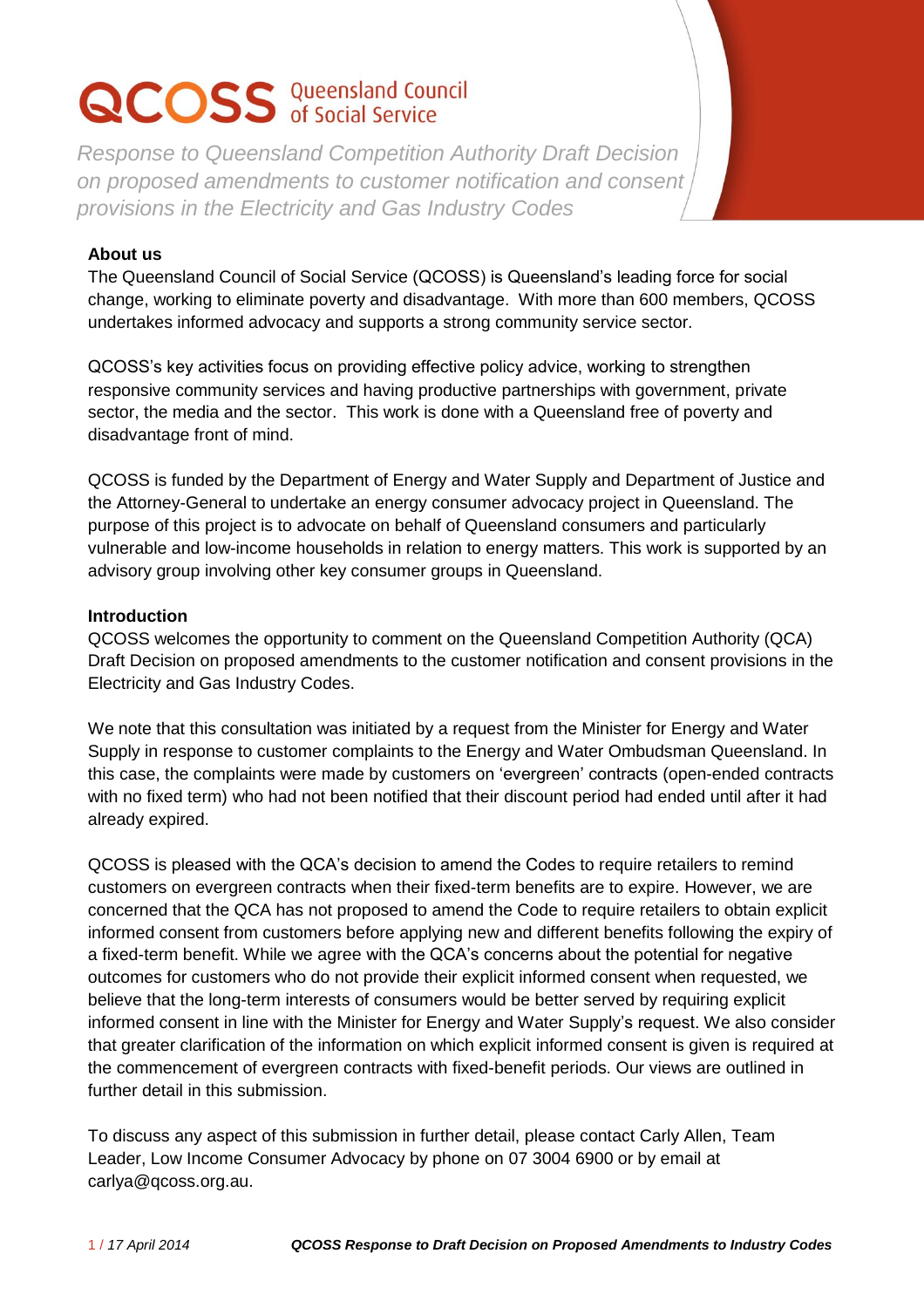



QCOSS supports the QCA's decision to add new clauses to the Electricity and Gas Industry Codes requiring that retailers advise customers on evergreen contracts of the impending expiry of a fixedbenefit period. As outlined in our submission to the Interim Consultation Paper, we believe that this amendment will enable customers to have a better understanding of their contract arrangements at the end of a fixed-benefit period. Advance notification is particularly important for low-income consumers who may closely manage their costs from bill to bill. It will also stimulate competition by providing a prompt to customers to compare market offers. However, we believe the proposed amendments could be further enhanced to ensure customers are fully informed about the status of their contract through this notification process. We suggest that the proposed clause also require retailers to advise customers of:

- The tariffs and charges that will apply if the customer does not take any action to alter their contract arrangements.
- The length of any new fixed-benefit period and the new terms and conditions that apply if the benefit is to be rolled over for a further period.

#### **Explicit informed consent**

QCOSS agrees it is not practical to require explicit informed consent for a benefit to be rolled over at the end of a fixed-benefit period, if the benefit is not altered. In this situation, customers would have already been informed at the time they entered the contract that benefits would be rolled over and would have provided their explicit informed consent for this to occur. To require explicit informed consent for a further fixed-benefit period would disrupt contract arrangements for which consent has already been given. At a minimum this would cause inconvenience to customers, and as the QCA has identified, could potentially result in these customers paying more than would otherwise be the case.

However, QCOSS does not agree that it is in the long term interests of consumers for retailers to be able to apply a new and different benefit for a further fixed period without obtaining explicit informed consent. While reviewing information about market offers available in Queensland we have observed that some retailers have evergreen contracts or 'plans' under which the discount for new customers may vary from time to time, and some assert the right to vary discounts for contracts already in effect. <sup>1</sup> Therefore it cannot be assumed that a new fixed-term benefit applied at the end of the first benefit period will always be the same as the expired benefit. It is understood that many consumers understand market offers primarily in terms of discounts. Therefore, a reduction in the discount provided to them represents a significant change to the terms of their contract, and making these kinds of changes without obtaining explicit informed consent is likely to generate customer confusion and complaints. If a different fixed-term benefit is applied this may also result in some customers forming a perception that they have been placed on a new contract. This confusion may deter customers from taking up more competitive offers from other retailers for fear of incurring an exit fee.

 $\overline{a}$ 

<sup>1</sup> For example, at the time of writing this submission, the QCA price comparator listed the EnergyAustralia Flexi Saver – Home (Online) offer as providing a discount of 11 per cent, effective at 16 August 2013, while the EnergyAustralia website at 11 April 2014 advertised the same offer as providing a 4 per cent discount. EnergyAustralia price fact sheets also state that promotional discounts may be reviewed after 12 months. The Click Energy Elite price fact sheet states that the discount is subject to change.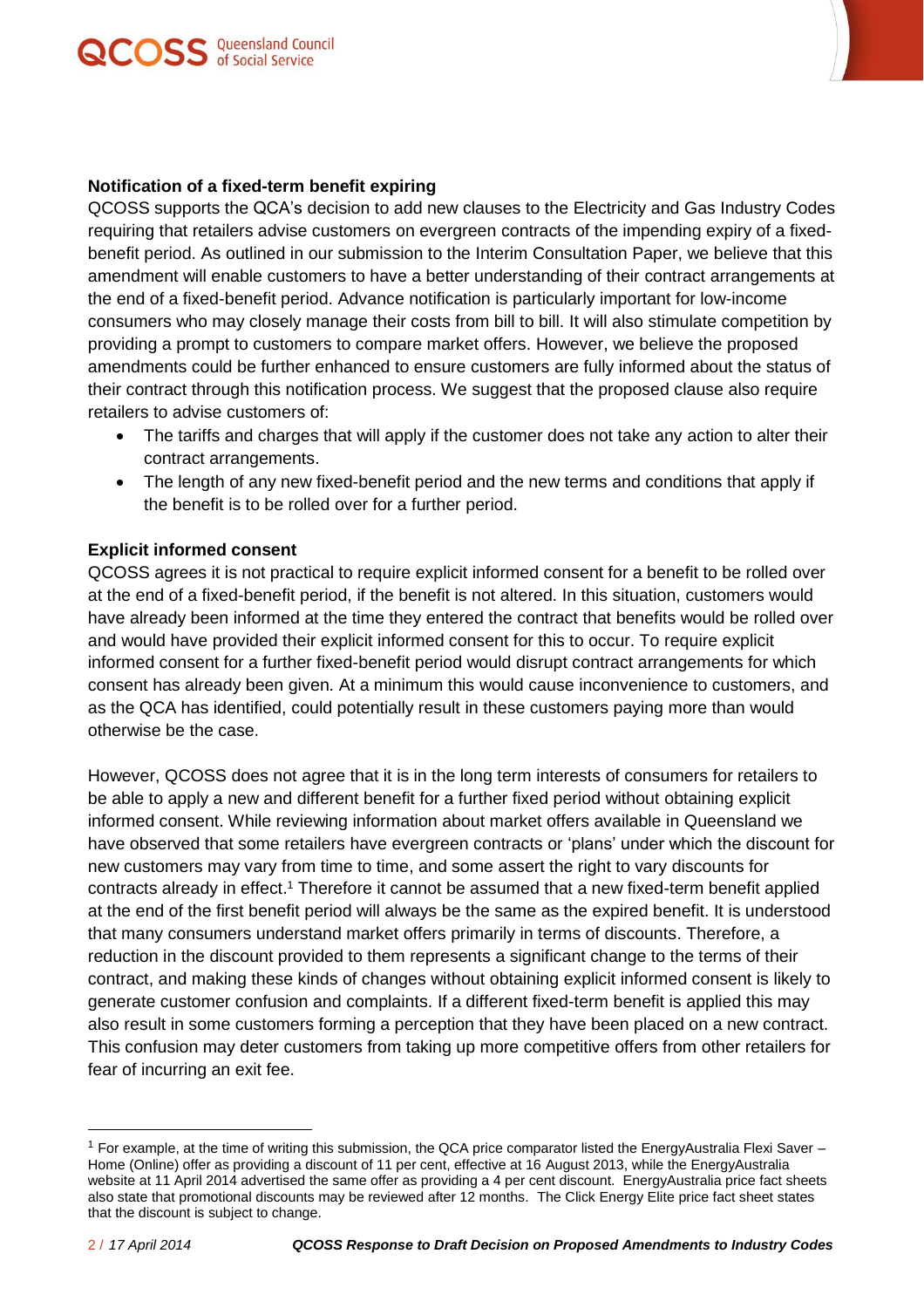

QCOSS acknowledges that requiring explicit informed consent to apply a different benefit after the expiry of a fixed-benefit period may result in disengaged customers paying a default price (which is likely to be a higher price) if they do not respond to retailers' requests for explicit informed consent. However, the current electricity market reform is based on the premise that customers engaging in the market drives competition, which in turn results in lower prices and improved products and service for customers. This is the basis for the Queensland Government proposal to remove retail electricity price regulation from 1 July 2015 (subject to certain preconditions being met). If customers are able to continue receiving a discount (albeit a lesser one than they originally agreed to) by doing nothing, there is less incentive for them to engage in the market. Where some customers may not respond to the initial request for explicit informed consent, they may be prompted to seek other offers when faced with the bill after the fixed-term benefit has expired. Allowing retailers to provide customers with a lesser benefit without requiring explicit informed consent may offset the cost and inconvenience of shopping around to the extent that it deters these customers from engaging in the market. Fewer customers engaging in the market reduces the incentive for retailers to make competitive offers. Therefore while disengaged customers may benefit from not having to give explicit informed consent for a new fixed-term benefit, the long term outcome for all consumers is higher prices, which is not in the long-term interests of consumers.

QCOSS recognises that low-income and vulnerable consumers are more likely to be disengaged from the energy market and is therefore concerned that this group of customers might be likely to pay higher prices if explicit informed consent is required to apply new fixed-term benefits. However, it is not only in relation to fixed-term benefits that customers being disengaged from the market can have adverse outcomes. Unless more is done to help low-income and vulnerable customers understand the market and actively engage in retail competition, they will always be disadvantaged in the market. QCOSS considers that this customer group is likely to be better served by mechanisms that support them to engage in the market, rather than by maintaining a regulatory framework that expects customers to be disengaged and allows retailers to benefit from this disengagement.

For clarity, QCOSS believes there are two ways explicit informed consent for new fixed-term benefits to apply at the end of a fixed-benefit period could be obtained by retailers:

- This could be achieved by clearly specifying, when obtaining explicit informed consent at the commencement of the contract, what benefit will be applied after the first fixed-benefit period expires. This would provide transparency to consumers and allow them to make more informed decisions upon entering into a new contract.
- If consent is not obtained at the commencement of the contract, then it would be necessary for the retailer to obtain explicit informed consent from the customer before applying a new benefit that is different from the customer's current fixed-term benefit.

## **Information to support explicit informed consent**

QCOSS reiterates the concerns expressed in our previous submission about the quality of information provided to consumers about fixed-benefit periods when they first enter into a contract of this type. Price factsheets for offers with a fixed-benefit period typically state that the contract has no fixed term and/or that the contract will continue until terminated by the customer or retailer, and then also go on to state the length of the fixed-term benefit period in the same paragraph. The various terms used to describe the fixed-benefit period are not clearly defined in these factsheets,